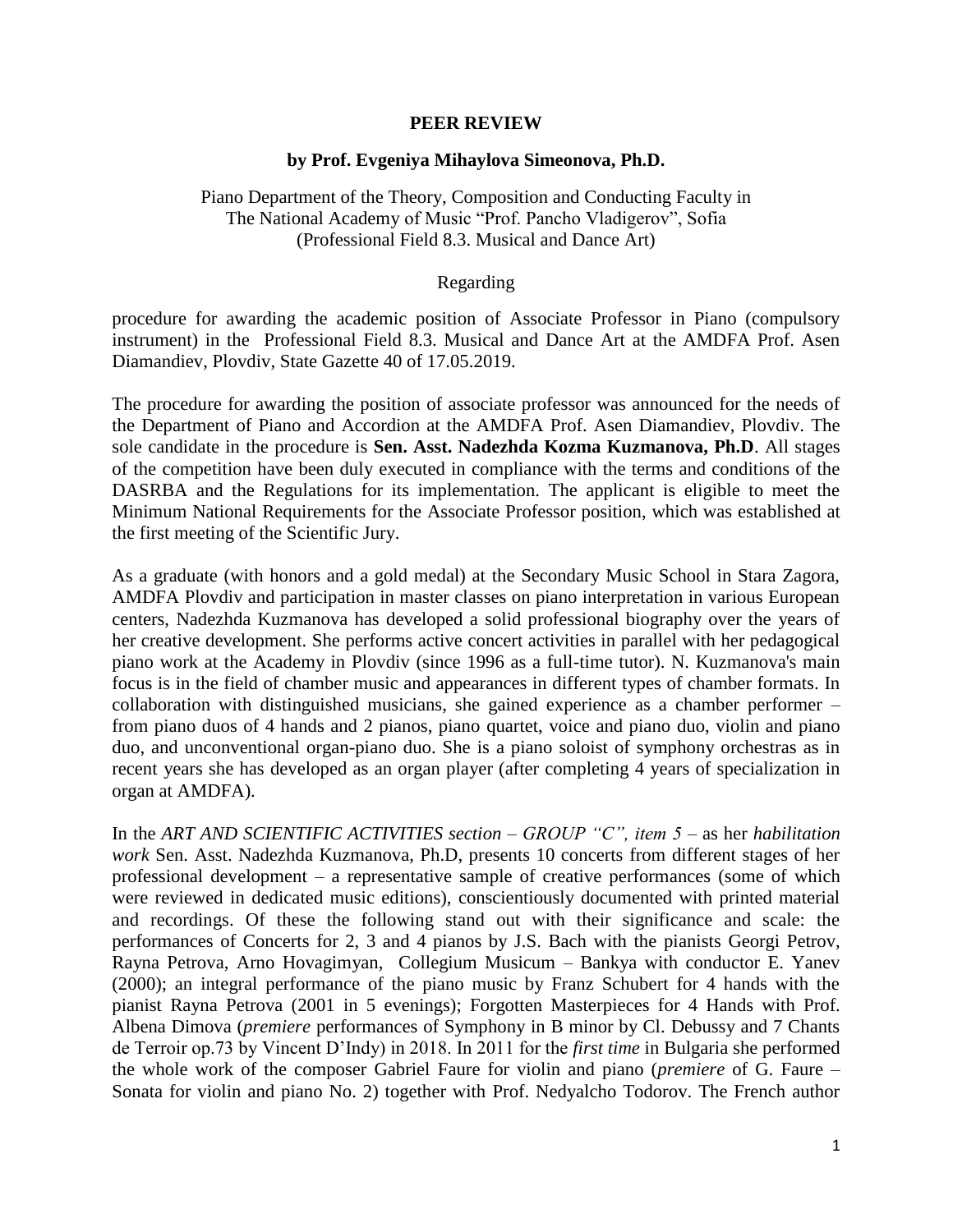became the main subject of research in her doctoral thesis *The Chamber Music of Gabriel Faure*, defended in 2014. (Sen. Asst. Kuzmanova, Ph.D., publishes a book based on a defended dissertation thesis for awarding an educational and scientific degree of Doctor of Science – *The Chamber Music of Gabriel Faure (Through the Pianist's Eyes)*, BLACOM Publishing House, p, 116, ISBN 978-954-2963-42-4, 2019 –*Group D, Item 7.*)

Regarding the habilitation work, my attention was also drawn to the interestingly structured concert Keyboard Dialogues for Organ and Piano with Prof. Albena Dimova in 2017. In addition to the works by J.S. Bach and V.A. Mozart, they also premiered the Rhapsody and Fantasy for organ and piano by the American composer Clifford Demarest and the *world premiere* of The Sonata for Piano and Organ by Velislav Zaimov. Another contribution is the transcription of Morning Serenade (Aubade) by Francis Poulenc (choreographic concert for piano and 18 instruments), where N. Kuzmanova realized the original idea for her own interpretation for organ, based on the original piano and the concert was performed in an unconventional piano and organ performance format.

In the spirit of the original creative ideas is the concert Baroque and Romantic Music for Organ in AMDFA, Plovdiv in 2016 with the participation of the famous Bulgarian organ and harpsichord player, Stefan Dalchev (*premiere* of Sonata for 4 Hands and 4 Feet by Gustav Adolf Merkel). N. Kuzmanova's performances in the field of vocal music are also interesting, especially the ones with the singer Neli Koycheva, Ph.D. (alto), that take us to the world of Charles Ives, a number of Bulgarian, Slavic and Japanese composers.

*In group "D", item 13. Leading (or independent) creative performance in the field of arts*, outside her habilitation work, N. Kuzmanova submits 4 concert performances. I will outline: Music for Two Pianos, performed together with Velislava Karagenova – 2000 (*premiere* of One American in Paris by George Gershwin in transcription for 2 pianos by Svetoslav Karagenov); Russian Piano Music for 4 Hands, 2002 with the pianist Rayna Petrova (includes the rarely performed Sonata by M. Mussorgsky); Concert program Harmonie du Soir, together with singer Neli Koycheva and Concert in memory of Krikor Chetinyan, with Albena Dimova, choir and instrumental ensemble of the Plovdiv State Opera with Krastin Nastev as conductor, 2018.

I must add the following performances the the Bulgarian *premiers*: Sonata for 2 Organs by Gaetano Piazza, together with Vanya Baleva; Sonata for Organ in D minor by August Ritter; Adoration by Felix Borowski, transcription for organ and piano of Hail, Virgin Mary by F. Liszt, together with Prof. A. Dimova and mixed academic choir Gaudeamus, A. Dimova and N. Kuzmanova, Anahid Tateosyan - harp, conductor Assoc. Prof. Dr. V. Gelev.

*In item 14 (Group "D") Supporting creative performance or participation in a collective product in the field of arts*, I emphasize mainly the last performances of Nadezhda Kuzmanova: in concert Americana with Prof. Dr. Madlen Bachvarova (USA) (*premiers* in Bulgaria of Grand Aria for organ and piano by Clifford Demarest and 2 pieces for 4 hands by Leroy Anderson – Blue Tango and Fiddle Faddle) – AMDFA, 2017, as well as a concert with Assoc. Prof. Liliya Ilieva in Turkey, 2018 on the occasion of the opening of the exhibition Bulgarians Trained in Galatasaray, the Crypt Hall of the Iron Church in Istanbul.